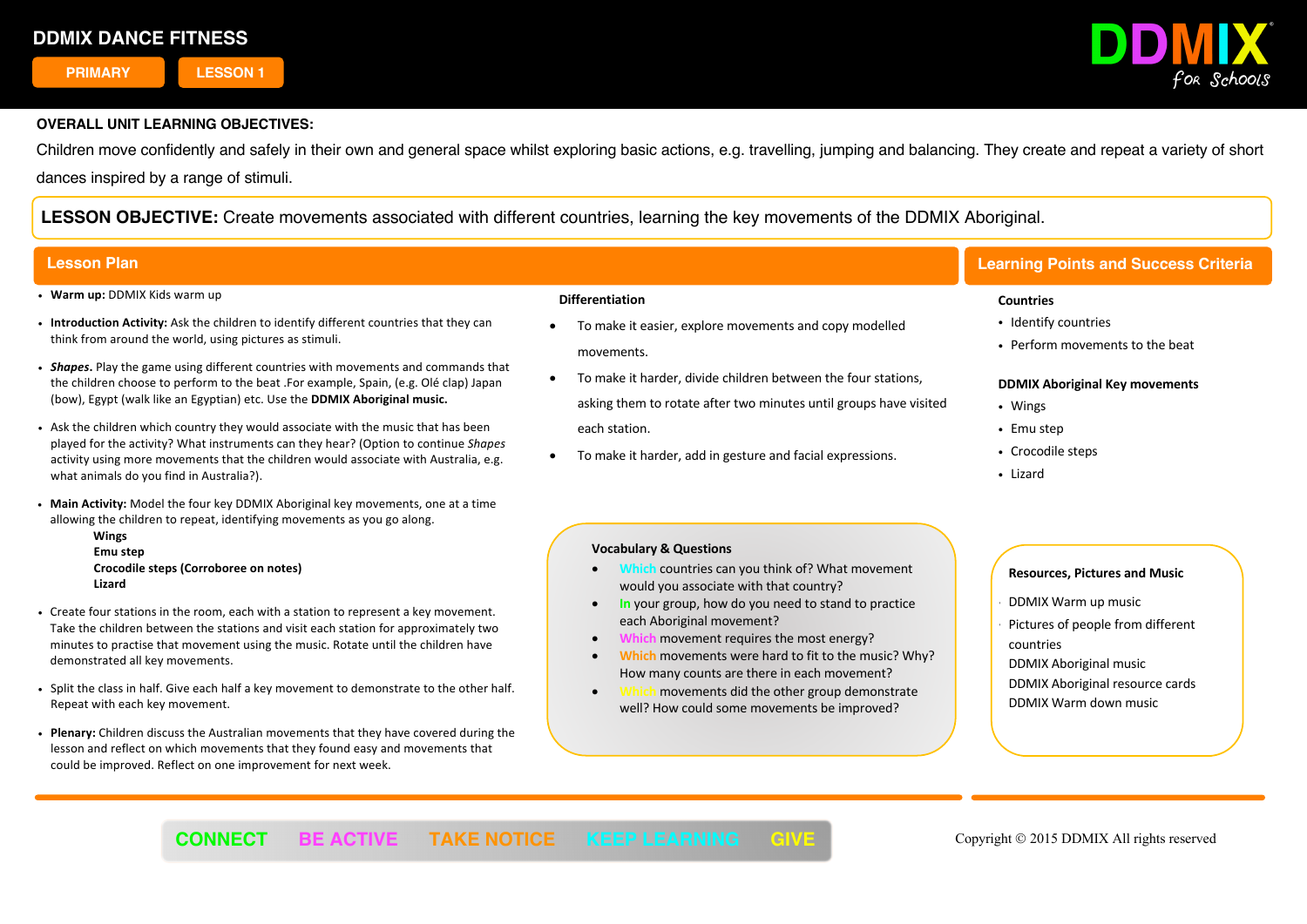**PRIMARY LESSON 2**



## **OVERALL UNIT LEARNING OBJECTIVES:**

Children move confidently and safely in their own and general space whilst exploring basic actions, e.g. travelling, jumping and balancing. They create and repeat a variety of short dances inspired by a range of stimuli.

**LESSON OBJECTIVE:** Link the DDMIX Aboriginal key movements to form a dance. Perform with a group using changes of group formation.

- ! **Warm up:** DDMIX Kids warm up
- ! **Introduction Activity:** *Shapes***.** Play the game using the country associated movements that the children chose in the previous lesson.
- ! Recap DDMIX Aboriginal key movements from the previous lesson.
- . Link these key movements together with the children to form the DDMIX Aboriginal dance.
- ! **Main Activity:** As a class, discuss which formation they can stand in as group to dance? (In a line, in a circle, in a blob, 2 lines facing one another, 2 lines facing same way, back-to-back etc). Ask them to adapt the sequence to allow for their chosen formation making sure there is equal space between each child.
- . Using change of direction, as a class ask the children to adapt the dance by adding in a change of group formation. For example: 2 lines change into a circle. Do they need to change the order of movements to enable the children to get into position?
- ! Split the class in half to allow them to watch one another and make comments/improvements.
- . Discuss whether the formations and key movements were clear.
- ! Apply improvements and repeat performances.
- ! **Plenary/cool down:** Children discuss formation and key movements. What did the changes do to improve the dance sequence?

### **Differentiation**

- To make it easier, the class perform movements all facing the same way or in a circle.
- To make it easier, use one formation/direction for the whole dance,
- To make it harder, split the class into groups, creating different formations.

### **Vocabulary & Questions**

- **What** makes a good formation? (Equal spacing between children and everybody can be seen by the teacher/audience.)
- **Which** formation/s did your group choose? Why?
- **Did** you have to adapt your formation/order of movements to enable to dance to link together? Why?
- **Did** the group's choice of formation work well? Could they improve the flow of their dance?
- **Did** the groups maintain their energy level throughout the dance?

# **Lesson Plan Learning Points and Success Criteria**

#### **Formation**

- Equal spacing between children
- Change formation (where you are standing as a group to perform)
- Clear movement actions
- Change order

### **Group work**

- ! Communicate
- Positive
- ! Areas of improvement

## **Resources, Pictures and Music**

- ! DDMIX Warm up music
- Pictures of people from different countries

DDMIX Aboriginal music DDMIX Aboriginal resource cards DDMIX Warm down music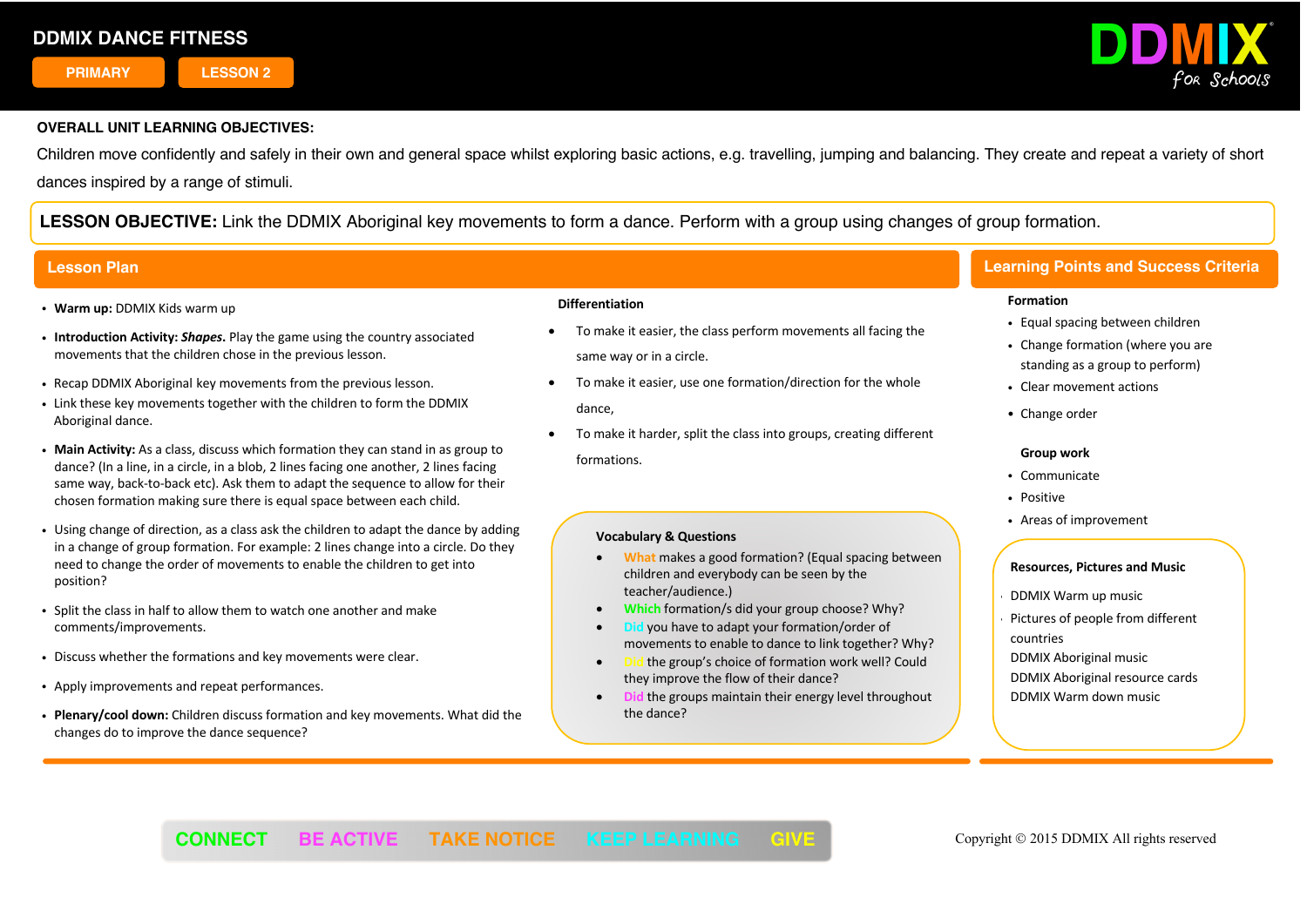**PRIMARY LESSON 3**



## **OVERALL UNIT LEARNING OBJECTIVES:**

Children move confidently and safely in their own and general space whilst exploring basic actions, e.g. travelling, jumping and balancing. They create and repeat a variety of short dances inspired by a range of stimuli.

**LESSON OBJECTIVE:** To work as a group to create a key movement using the rhythmic pattern of the Aboriginal dance.

- ! **Warm up:** DDMIX Kids warm up
- ! **Introduction Activity:** *Follow the leader*, using movements from various countries, making sure each leader moves to the beat.
- ! Recap and practise the DDMIX Aboriginal dance from the previous week.
- ! Thinking about each key movement, how many counts does each movement last? (8 counts). Is it easy to repeat?
- ! **Main Activity:** As a class, ask the children to decide on a country that they want to create a dance about. What are the movements or gestures that make the country clear to an audience? Once they have decided on a country, create 1 key movement that lasts 8 counts which can be easily repeated.
- ! Are the movements easy to repeat? Ask children to give feedback to the class to help their movements to be clear and easy to repeat.
- . As a class create 3 more key movements.
- . Perform each key movement with the music.
- . Split the class in half to watch each half perform a key movement until all key movements have been demonstrated.
- ! **Plenary/cool down:** Children feedback on what they saw. Was it clear which country the class were using from their movements? How could they make it clearer?

#### **Differentiation**

• To make it easier, give the children a country to use.

**Vocabulary & Questions**

for? (8 counts.)

audience? Gestures?

How did you overcome them?

- To make it harder, make the key movements change direction or speed.
- To make it harder, split the children into groups to each create a key movement.

• **How** many counts does a key movement usually last

repetitive; it doesn't go to the floor, etc.)

• **Are** the new key movements easy to repeat? Why? (It is

**some key movements use more energy than others?** movements can make your country clear to an

**Did the class successfully create 4 new key movements?** Were there any challenges when working as a class?

# **Lesson Plan Learning Points and Success Criteria**

### **Key movement**

- 8 counts
- Movements and gestures
- Easy to repeat

#### **Group work**

- ! Communicate
- Positive
- ! Areas of improvement
- Respect other's ideas

- ! DDMIX Warm up music
- Pictures of people from different countries
- DDMIX Aboriginal music DDMIX Aboriginal resource cards DDMIX Warm down music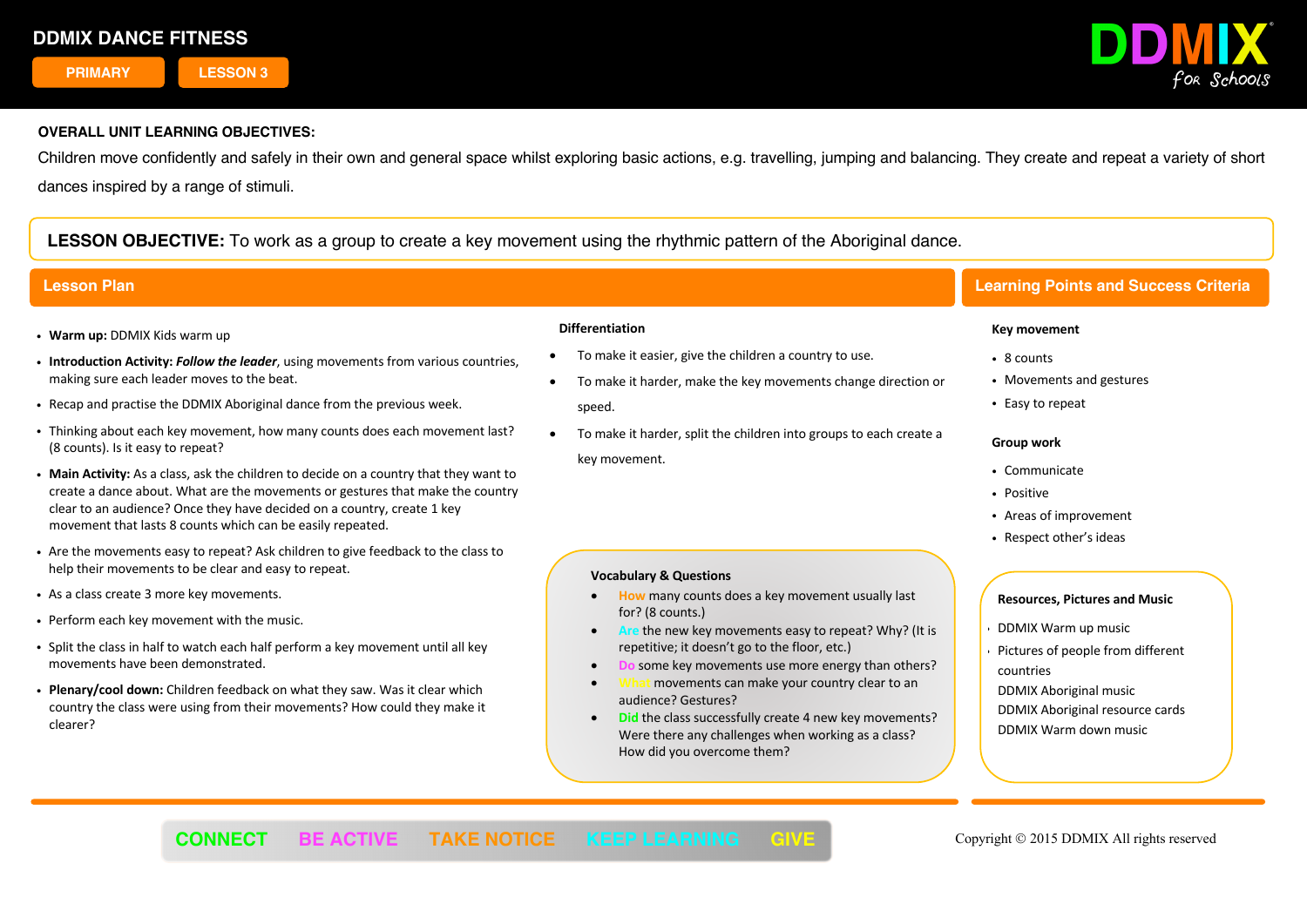**PRIMARY LESSON 4**



# **OVERALL UNIT LEARNING OBJECTIVES:**

Children move confidently and safely in their own and general space whilst exploring basic actions, e.g. travelling, jumping and balancing. They create and repeat a variety of short dances inspired by a range of stimuli.

# **LESSON OBJECTIVE:** Create a dance sequence by changing the order of movements. Work constructively in a group

- ! **Warm up:** DDMIX Kids warm up
- ! **Introduction Activity: Shapes**
- ! Recap the key movements that the children created in the previous week*.*
- ! **Main Activity:** Once the class have recapped all of their 4 key movements the class must decide which order to perform the key movements in.
- ! Children choose an order of movements and practise as a group with the music. Do they wish to repeat each movement more than once?
- Split the children into two groups
- ! Ask groups to watch one another and make suggestions to help the order of movements.
- . Children take time to make changes.
- Children perform their group dance.
- ! Children feedback on what they saw. Were the countries clear from the movements? How could the groups make it clearer? Did they choose a good order of movements?
- ! **Plenary/Cool down:** Children discuss how they linked their key movements together. Did they have to adapt the movements for their chosen order? Feedback to the class.

### **Differentiation**

- To make it easier, choose 2 key movements.
- To make it harder, ask children to think about repeating the movements during the dance and changing the order of movements in the second set.
- To make it easier, repeat each movement twice before beginning the next movement.

### **Vocabulary & Questions**

- Which order will work best for your key movements?
- **How** will the movements effect where your group need to stand? Are they performed on the spot, or do they move to a different position?
- **How** many times do the movements repeat? How can you ensure you have enough energy for the whole dance but that you don't lack effort?
- **Is the chosen country still clear?**
- there any improvements you can suggest to help make the movements clearer or the order more effective?

í

# **Lesson Plan Learning Points and Success Criteria**

#### **Dance sequence with order of movements**

- Identify 4 key movements
- Create an order of key movements
- . Link key movements to create a dance.

#### **Group work**

- Communicate
- · Positive
- ! Areas of improvement
- Respect other's ideas

- ! DDMIX Warm up music
- Pictures of people from different countries
- DDMIX Aboriginal music DDMIX Aboriginal resource cards DDMIX Warm down music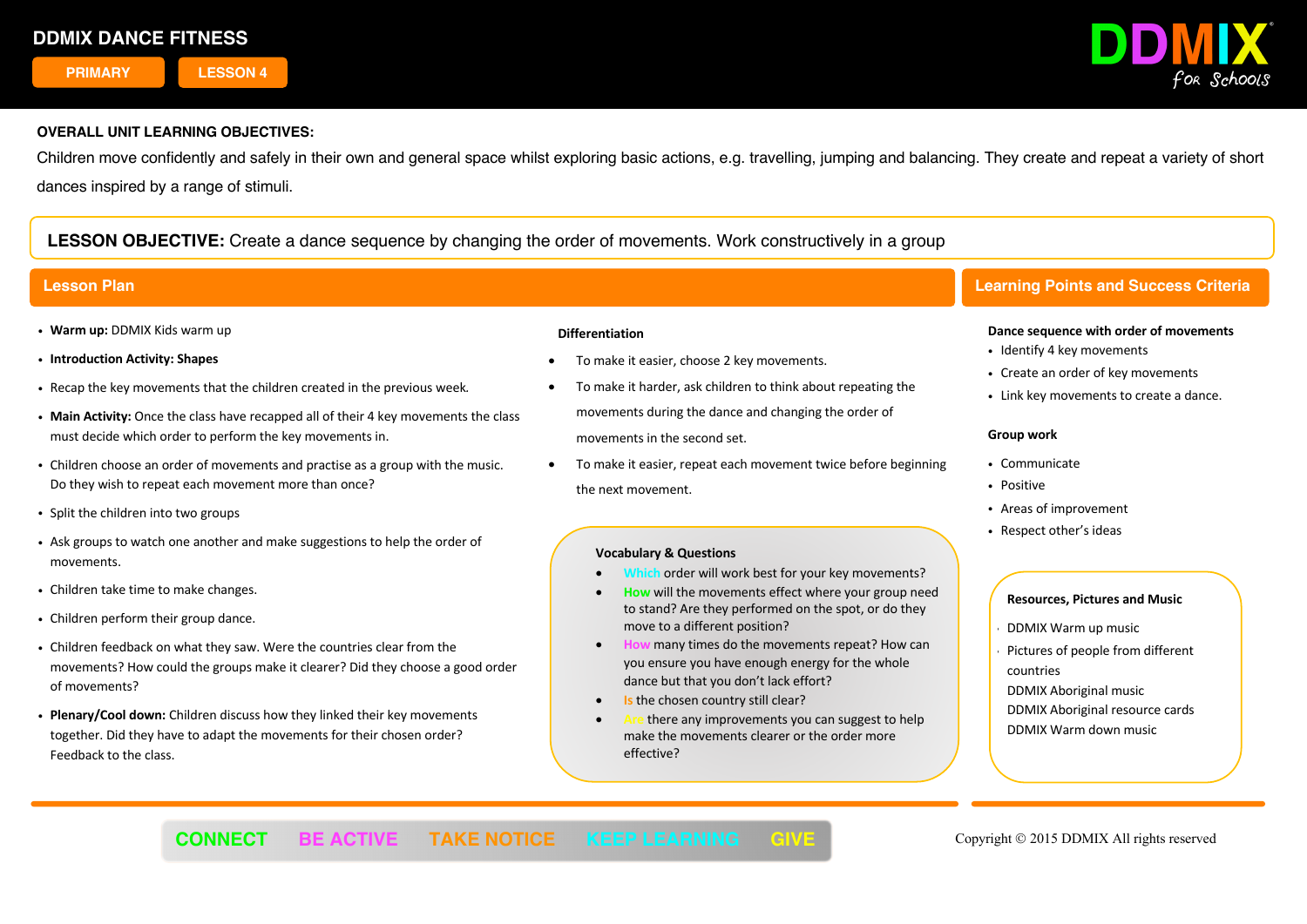**PRIMARY LESSON 5**



## **OVERALL UNIT LEARNING OBJECTIVES:**

Children move confidently and safely in their own and general space whilst exploring basic actions, e.g. travelling, jumping and balancing. They create and repeat a variety of short dances inspired by a range of stimuli.

# **LESSON OBJECTIVE:** Apply a clear beginning and end to a dance sequence, whilst applying group formation.

- ! **Warm up:** DDMIX Kids warm up
- ! **Introduction Activity:** *Who's leading who*
- . Recap dance sequences from the previous lesson
- ! **Main Activity:** In the two groups from the previous lesson (or as a class), ask the children to create a beginning for their dance sequence, thinking about what formation they wish to perform in. How many counts do they need for an introduction, or for them to get into their starting positions?
- . Link their introduction to their dance sequences give them time to practise.
- ! Get each group to perform to another group for feedback. Children feedback on the formation used. Can they all be seen by the audience? What was successful and what could be improved for the performance? Swap roles.
- ! Back in two groups of a class, repeat the same process to create an end to the dance. Does the group want to use the same position or movements as they used at the beginning, or try something else?
- ! **Plenary/ Cool down:** Discuss which movements/positions worked well. Could all dancers be seen? Which formations were used? Did they work? What improvements can the children suggest?

### **Differentiation**

- To make it easier keep children together as one group
- To make it easier, stand in a circle or a line formation to begin the dance.
- To make it harder, make change formation from the starting position.
- To make it easier, use the same position/movement at the end.

## **Vocabulary & Questions**

- **should you begin and end your dance?**
- **Which** formation can you create in your group? (Line, circle, two lines, blob, diagonal, diamond.) Why would this work well?
- **Do** you have to adapt your formation/order of movements to enable the dance to link together?
- **Why** do you think that formation worked well for that part of the group's dance?

í

• **Why** is it helpful to physically apply and practice improvements after discussing them?

# **Lesson Plan Learning Points and Success Criteria**

#### **Dance formation**

- Clear beginning
- Clear formation of group
- Clear ending

#### **Group work**

- Communicate
- . Positive
- Areas of improvement
- Respect other's ideas

- ! DDMIX Warm up music
- Pictures of people from different countries
- DDMIX Aboriginal music DDMIX Aboriginal resource cards DDMIX Warm down music